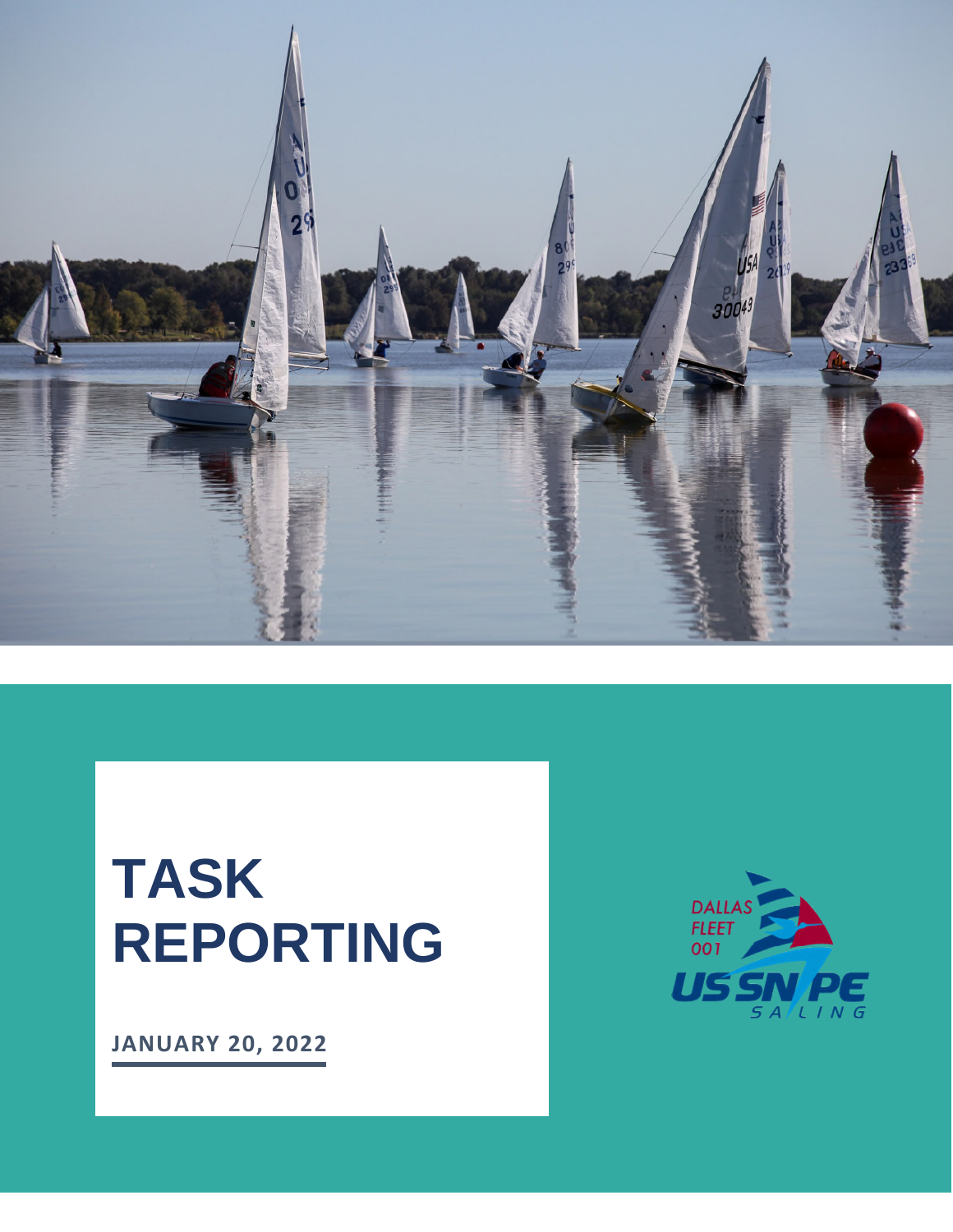#### **TASK DESCRIPTIONS MASTER LIST UPDATED AS OF 1-19-2022**

| #              | <b>Task Name</b>                             | <b>Status</b>                | Leader(s)        | <b>Workers  Comments</b>                                                  |
|----------------|----------------------------------------------|------------------------------|------------------|---------------------------------------------------------------------------|
| 1              | <b>Reorganize Tool Cabinet</b>               | <b>Completed</b><br>11/28/21 | Marilyn          | Jim, Taylon, Ivana                                                        |
| 2              | <b>Find Snipes</b>                           | <b>Suspended</b><br>12/30/21 | Tim C.           | Gene, Taylon, Amy, Mindy29540, 29817,<br>27054 purchased.                 |
| 3              | <b>Regatta Handbook</b>                      | In.<br>Progress              | Mindy            | TSC committee chairs, Jenani                                              |
| 4              | <b>Prepare Awards</b>                        | <b>Completed</b><br>12/2/21  | Ardi             | Gene, Mindy                                                               |
| 5              | <b>Fix Beyond Therapy</b>                    | <b>Completed</b><br>11/30/21 | Gene             | Ardi, Samer, Jimtrunk fiberglass not<br>needed, mast fixed, bottom waxed. |
| 6              | <b>Fix Crack on stern Deck</b><br>of PSB VII |                              |                  | John B, Taylon                                                            |
| $\overline{7}$ | <b>Install Sail Tubes</b>                    |                              | Stephen T        | David H, Ardi                                                             |
| 8              | <b>Prep Baby Blue</b>                        | In<br>Progress               | Tim <sub>C</sub> | John, Ardi, Jeff                                                          |
| 9              | <b>Upgrade Davit #4</b>                      |                              |                  | David H, Akash (Gene & Jim will advise)                                   |
| 10             | <b>Yellow Boat Rudder</b>                    |                              | Jose             | David H, Taylon, Akash                                                    |
| 11             | <b>Upgrade Four Sixes</b>                    | <b>Completed</b><br>1/3/22   | John M           | Ardi, Ivana                                                               |
| 12             | <b>Fix Southern Exposure</b>                 | <b>Completed</b><br>1/14/22  | John M           | David H, Jose, Ivana                                                      |
| 13             | <b>Checklists</b>                            |                              | Ardi             | John M, Mindy, Emily, Ivana                                               |
| 14             | <b>Gate Signs</b>                            |                              | Mindy            | Taylon, Emily                                                             |
| 15             | <b>Fix Grey Boat</b>                         |                              |                  | Taylon, Jose, Akash                                                       |
| 16             | <b>Fix Yellow Trailer</b>                    |                              | Tim <sub>C</sub> | Jeff, Taylon, Tim T.                                                      |
| 17             | <b>Fix Silver Double Rack</b>                |                              | Jose             | Gene                                                                      |
| 18             | <b>Dolly Repairs &amp; Painting</b>          | <b>Completed</b><br>1/8/22   | Gene             | Two dollies were purchased with 29817                                     |
| 19             | <b>New Double Rack</b>                       |                              | Gene             | Jose, Ardi                                                                |
| 20             | <b>Task Reporting</b>                        | <b>Completed</b><br>12/30/21 | Ardi             | Mildred, Mindy                                                            |
| 21             | <b>Locate Add'l Boat Space</b>               | In<br>Progress               | Gene             |                                                                           |
| 22             | <b>Straighten Edison Mast</b>                |                              | Gene             | Jim, Jose                                                                 |
| 23             | <b>Prep Edison Boat</b>                      | In<br>Progress               | John M           | Gene, Jim, Mindy                                                          |
| 24             | <b>Clean West Walkway</b>                    |                              |                  |                                                                           |
| 25             | <b>Move Loaner Boats</b>                     | <b>Completed</b><br>1/8/22   | Gene             | Stephen T, David F and Akash, Tim T.                                      |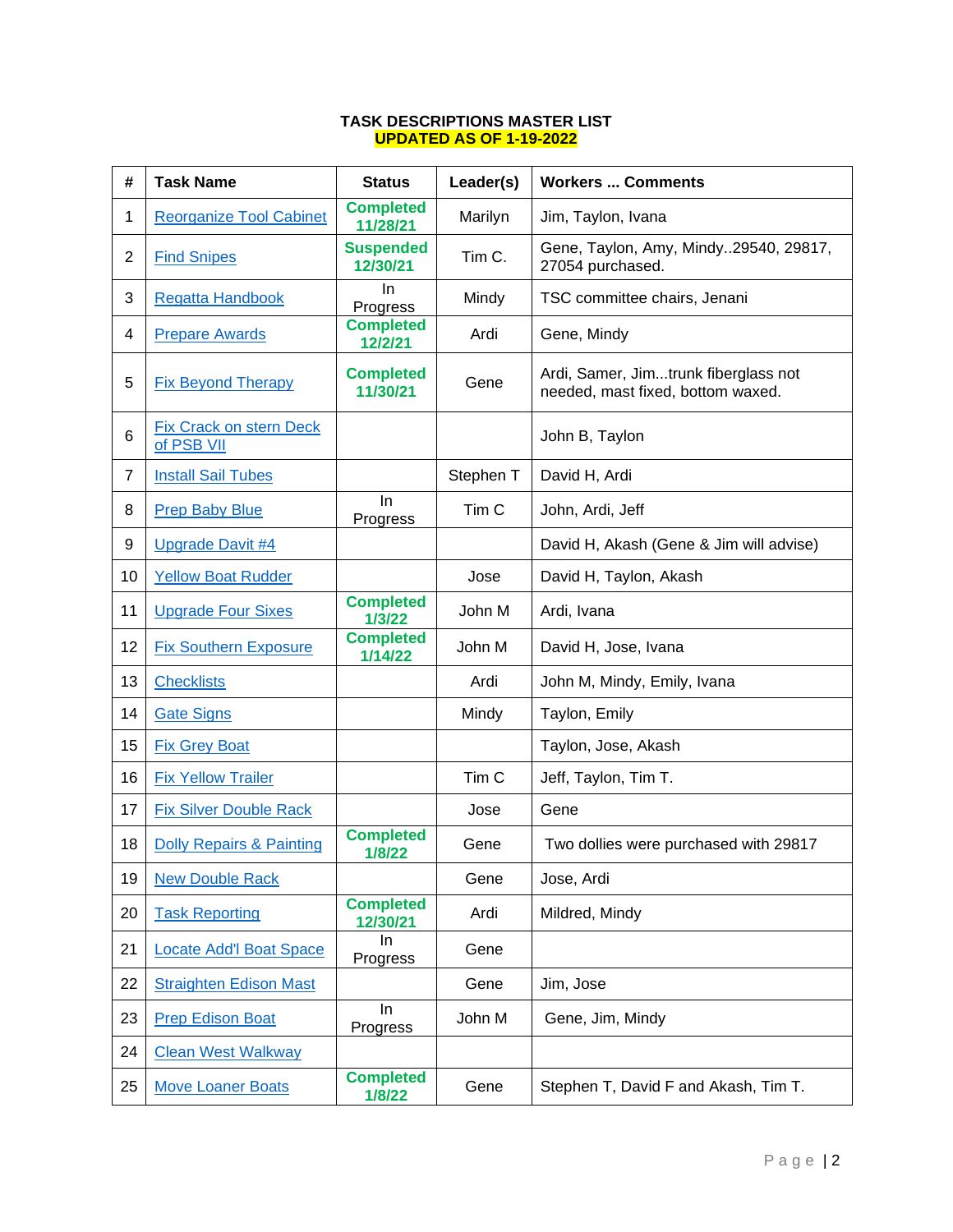| #  | <b>Task Name</b>                           | <b>Status</b> | Leader(s) | <b>Workers  Comments</b> |
|----|--------------------------------------------|---------------|-----------|--------------------------|
| 26 | <b>Prep Thor Boat</b>                      |               | Tim C     |                          |
| 27 | <b>Update Bylaws</b>                       | In Progress   | Laura     | Gene                     |
| 28 | <b>Proficiency Levels</b><br><b>System</b> | In Progress   | Gene      | Tim C, Taylon, Jim       |
| 29 | <b>Top Covers</b>                          | In Progress   | Steve W   | Gilberto                 |

#### **TASKS**

| 1    |  |
|------|--|
| 2    |  |
| 3    |  |
| 4    |  |
| 5    |  |
| 6    |  |
| 7    |  |
| 8    |  |
| 9    |  |
| 10   |  |
| 11   |  |
| 12   |  |
| 13   |  |
| 14   |  |
| 15   |  |
| 16   |  |
| 17   |  |
| 18   |  |
| 19   |  |
| 20   |  |
| 21   |  |
| 22.  |  |
| 23   |  |
| 24 - |  |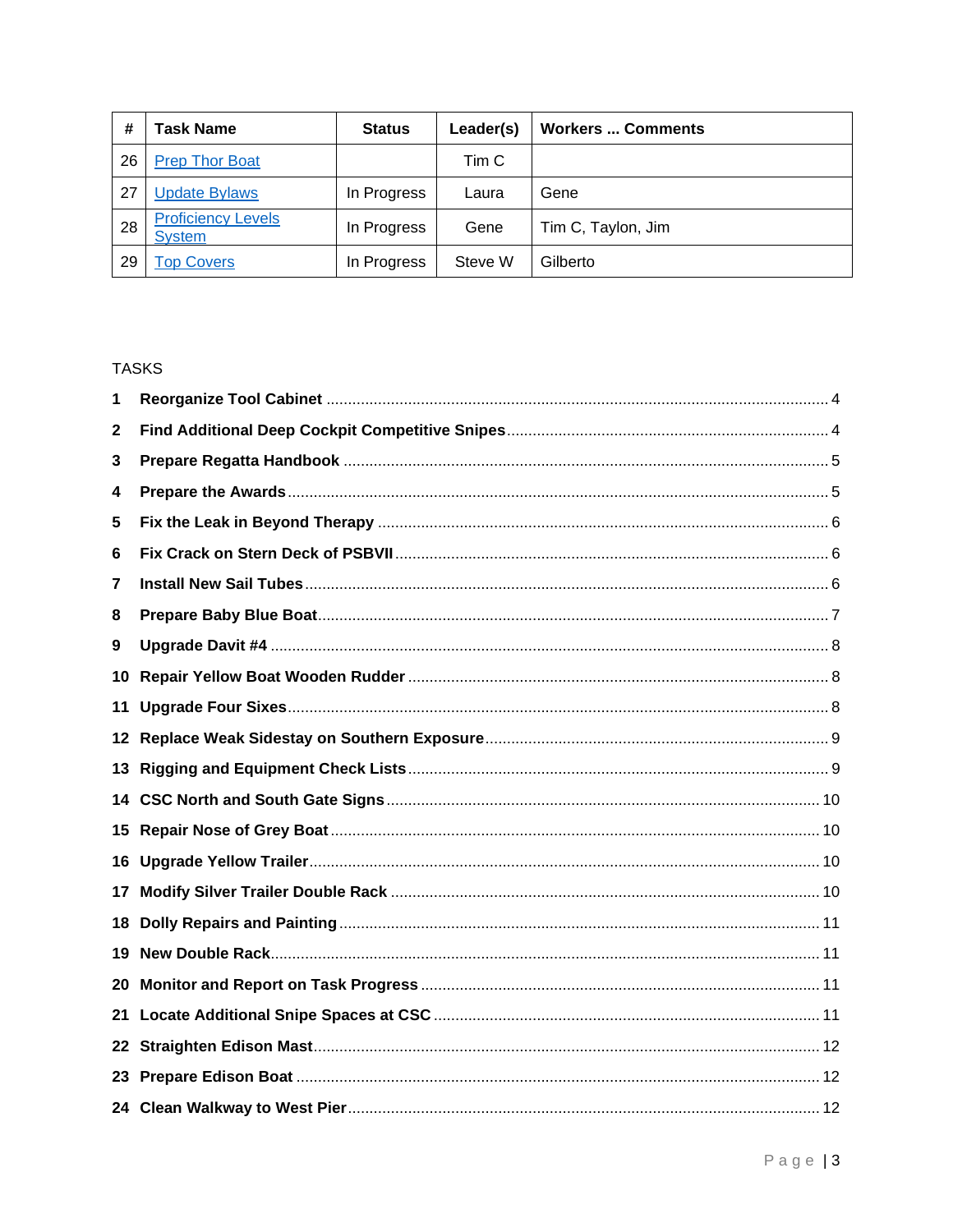# <span id="page-3-2"></span><span id="page-3-0"></span>**1 [Reorganize Tool Cabinet](#page-0-0)**

**Task #1, Reorganize the Tool Cabinet: (11/9/21)** Marilyn is the Task Leader and got almost all the reorganization completed, with Ivana's help. Taylon is donating a metal cabinet to replace the plastic cabinet and Jim and Taylon will be picking it up soon. When it arrives, all the stuff in the plastic cabinet has to be moved to the metal cabinet, a hasp needs to be bolted on the metal cabinet and a new combination lock should be purchased. Jim or Taylon should contact Griffen Orr and offer the plastic cabinet to the Laser Fleet.

**(11/28/21) Completed:** The new tool locker is installed with a lock through holes drilled in the door frames. Jim built a new stand and took the old locker back to his house to use as storage for the fleet's bottom and blade covers.

# <span id="page-3-3"></span><span id="page-3-1"></span>**2 [Find Additional Deep Cockpit Competitive Snipes](#page-0-0)**

**Task #2, Find Additional Deep Cockpit Competitive Snipes: (11/28/21)** Tim C. is the Task Leader and his outreach has already resulted in the donation of Baby Blue Snipe and two extra masts and an extra daggerboard which went into Quad Sixes. Jim traveled to Austin and brought everything back. Tim could use a volunteer or two to expand the outreach program to direct phone calls.

#### **(12/11/21):**

 Based on a tip we got from Robert Cummings we were able to purchase (for \$900) Jibetech #29817 from the Edison Sailing Center in Fort Myers, Florida. Mindy drove with the fleet's silver trailer to Fort Myers and picked it up. Taylon flew into Tampa and drove back with Mindy. The hull is in good shape, but it needs replacement lines and one of the extra masts that came with Baby Blue Snipe, as its mast is badly bent. Currently named "Edison" boat it will need some work, but will be a good deep cockpit addition to the fleet.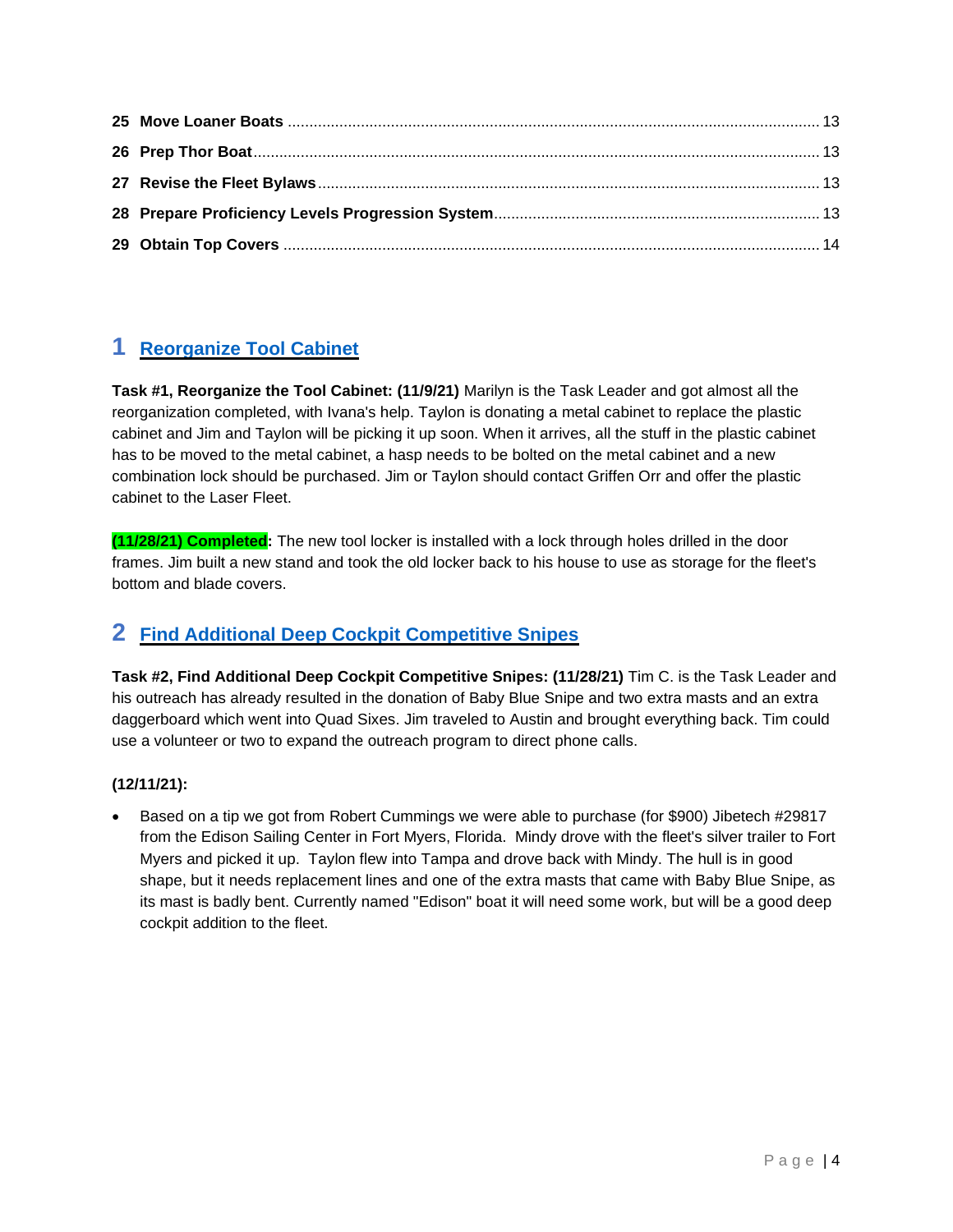Page | 5

 Based on an observation of a Facebook page by Amy, we found that a good local wooden boat ("Steinway") is for sale for \$4,000. #8405 is a 1950 wooden Mills boat that was completely rebuilt by Snipe boatbuilder Mike McLaughlin (25059) at some time in the last 20 years after he sold his business to Steve Sherman (who used to race in Fleet 001). Victor Henderson acquired it in 2018 and has been finishing it out. He lives near

Southlake and brought it to White Rock in 2019 when we loaned him a bottom cover to take it back home. Victor is considering making our fleet a "Sweetheart" deal where we pay him over time for the boat and he joins the fleet and CSC as an associate member so he can come sail the boat any time he likes, but we own and maintain it. Gene has photos and copies of emails with the history.

 Based on an ad in the SCIRA website we are looking at a Brazilian built "Thor" snipe #27054 that was outfitted by former World Champion Torbin Grael and sailed in the early 2000's by Lee Griffith when he qualified for a couple of World Championship regattas. It is located in Massachusetts, which would be quite a haul to get back. But at \$2,500 (negotiable) with two masts and two rudders, it is worth considering.

#### **(12/30/21)**

- Edison Boat is at Gene's house and needs to be moved to the lake as soon as possible. (See Task #25 below). It needs a top cover. (See Task #29 below.)
- We purchased Thor Boat and a travel trailer from Manchester, MA for \$1,800. In return for an option to purchase the boat at cost, Tim Capper will take the time and advance approximately \$1,800 in transportation costs (repayable 5-6 years from now) to drive to Massachusetts and bring the boat back in January. Tim will lead Task #26 to prepare the boat.
- **Active Search Suspended.** With the addition of five additional boats to the fleet in the last six months, we will suspend actively searching for more deep cockpit boats.

#### <span id="page-4-2"></span><span id="page-4-0"></span>**3 [Prepare Regatta Handbook](#page-0-0)**

**Task #3, Prepare Regatta Handbook: (11/9/21)** Mindy is the Task Leader assembling regatta planning write-ups from the TSC committee chairs. Please get your write-ups to Mindy promptly so this can be closed out.

**(12/30/21):** Mindy is still missing some of the write-ups and will begin the hounding process.

#### <span id="page-4-3"></span><span id="page-4-1"></span>**4 [Prepare the Awards](#page-0-0)**

**Task #4, Prepare the Awards: (11/9/21)** Need one or two persons to purchase the shadow boxes, print the awards and assemble them. Reasonably good color printer needed. The fleet will reimburse cost of





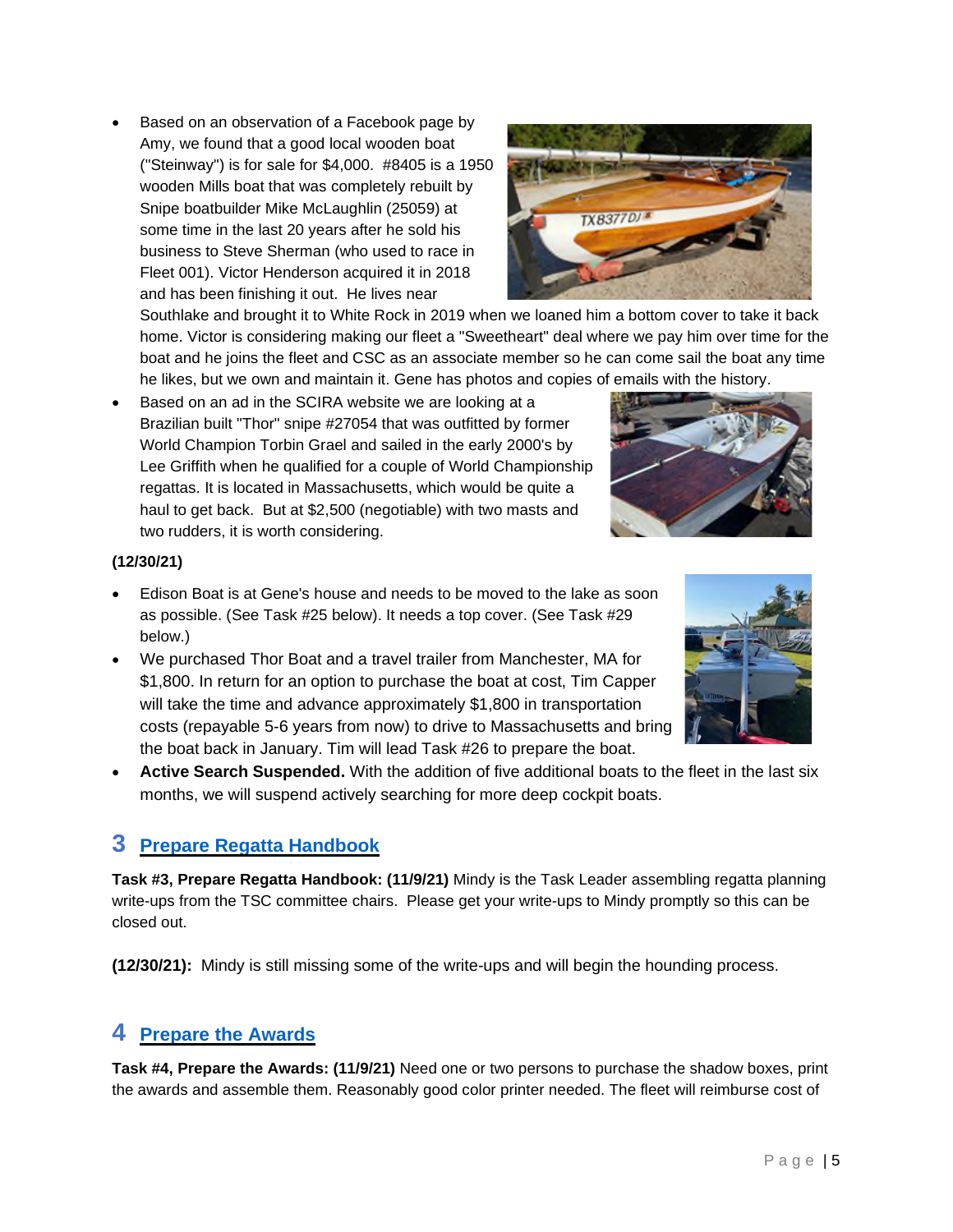the good paper and ink. If the volunteer has Photoshop or Photoshop Elements, Gene will deliver the base PSD files and the volunteer can make all the changes.

(**12/2/21) Completed.** Ardi took the lead and selected the images to be used. She made the trips to Michaels for the shadow boxes. Gene printed and Ardi and Mindy assembled.

**(12/30/21):** Awards for those who did not attend the Christmas Party will be in a cardboard box at the top of the tool locker this weekend.

<span id="page-5-3"></span><span id="page-5-0"></span>**(1/15/21) Completed.** Amy mailed out remaining awards to those who did not attend the Christmas Party.

## **5 [Fix the Leak in Beyond Therapy](#page-0-0)**

**Task #5, Fix the Leak in Beyond Therapy: (11/9/21)** Gene will be fixing the leak around the centerboard trunk next week, hoping to use the simpler "underside" process and am willing to walk through the steps for anyone wanting to learn how to fiberglass. At least one helper would be appreciated. If you'd like to help/observe please plan on coming on Monday, as that looks like the best weather day to do this….and it gives enough time for the repair to set so the boat can be used on the weekend, if necessary. Please email Gene to let me know you might be coming and at what time you could be available.

**(11/30/21) Completed**. Gene and Taylon turned the boat over and inspected the trunk opening. There was no crack or any location that could be a leak. Ardi, Samer and Jim cleaned and polished the hull while it was upside down. Samer fixed the masthead.

#### <span id="page-5-4"></span><span id="page-5-1"></span>**6 [Fix Crack on Stern Deck of PSBVII](#page-0-0)**

**Task #6, Fix Hole at Rear of PSBVII Cockpit: (11/9/21)** Small hole needs to be cleaned out and plugged with epoxy (or polyester) resin and fiberglass threads cut from fiberglass cloth. If we have enough workers, we should be able to do this at the same time as Task #5.

**(11/28/21)** John Beall responded that he put the hole there to drain the inner cockpit when it fills and he uses a small wooden plug when sailing. Task have been revised to: **Task #6: Fix crack on stern deck.** 

# <span id="page-5-5"></span><span id="page-5-2"></span>**7 [Install New Sail Tubes](#page-0-0)**

**Task #7, Install New Sail Tubes: (11/9/21)** The Leader or an Assistant with either a roof rack or a trailer hitch will need to go to the fiberglass supply yard in West Dallas and purchase five lengths of 8" x 14' green colored sewer pipe. The yard will cut the pipe in half. A task member would measure the screen size needed and purchase 2x4's, the screen material and Gorilla tape at the Elliott's in Casa Linda. As the existing tubes were made more than 5 years ago they all need new tape. Two of six new tubes will go on the current upper row four will go into a leftward extension of the current four rows, and four will go into a new top row. Each tube should have a sail number prominently displayed on its body and its cap. A laminated instruction sign should be made telling the sailors to insert the sails batten first into the tube with the sail number and replace the correctly numbered cap. A laminated sign should be made with the current boat names, davits, practice sail numbers and regatta sail numbers. The regatta sails will go into the top row inside their sail bags and will not be used except for regattas.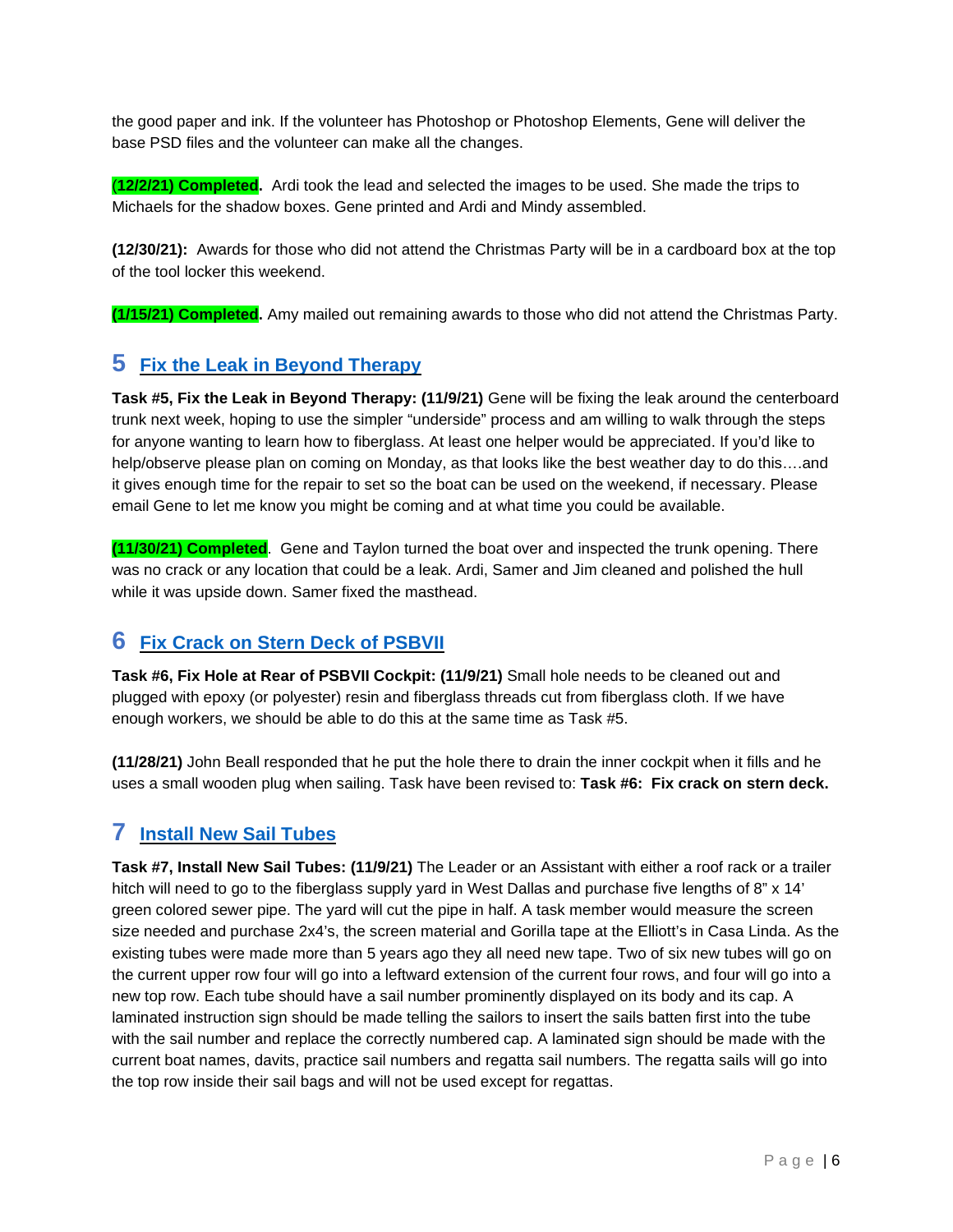**(12/5/21)** Stephen T accepted the leadership role and David H volunteered to help. Both met with Gene to plan the job and found that the existing frame only needs to be extended 3" or so in order to accommodate four tubes across. Gene found the old invoice for the prior pipe purchase and sent it to Stephen.

**(1/5/22)** Stephen T reported quotes for pipe:

(8" x 14' SDR 35 PVC SWR Pipe) X 5=70'  $$18.62$ /foot X 70' = \$1303.40 New Company: Core & Main, www.coreandmain.com Current price: \$18.62/ft \*Remaining supply is reserved for governments and utility contractors. \*An estimated timeframe 2-4 months but nobody really knows. Stephen will search for other pipe, possibly galvanized steel pipe, or PVC from Home Depot.

## <span id="page-6-1"></span><span id="page-6-0"></span>**8 [Prepare Baby Blue Boat](#page-0-0)**

**Task #8, Prepare Baby Blue Boat: (11/9/21**) The Cobra 2 mast will be used with this boat. This means that the base fitting at the foot of the mast has to be changed out for one with a slimmer slot connection or the existing one made thinner on a metal grinder as the current base is too wide for the hull fitting into which it is supposed to slot. If the side stays are too long, they need to be shortened. If they are 1/8" diameter then swage fittings can be installed at Mariner Sails. If they are 3/32" then we would use double Nicopress fittings. If not already there, we need to purchase Staymaster side stay adjusters. The rudder needs to be drained, dried out for a week with a small fan blowing air in one drain hole and out the other and then sealed with fiberglass. All the lines need to be examined and replaced where necessary. The mast needs port and starboard slot holes above the deck for easy use of the jib halyard (port) and the main halyard (starboard).

**(12/5/21) Inspection:** Tim C. and Ardi inspected the boat

Forestay and Jib Deckplate: good condition Rudder: need to drain and seal

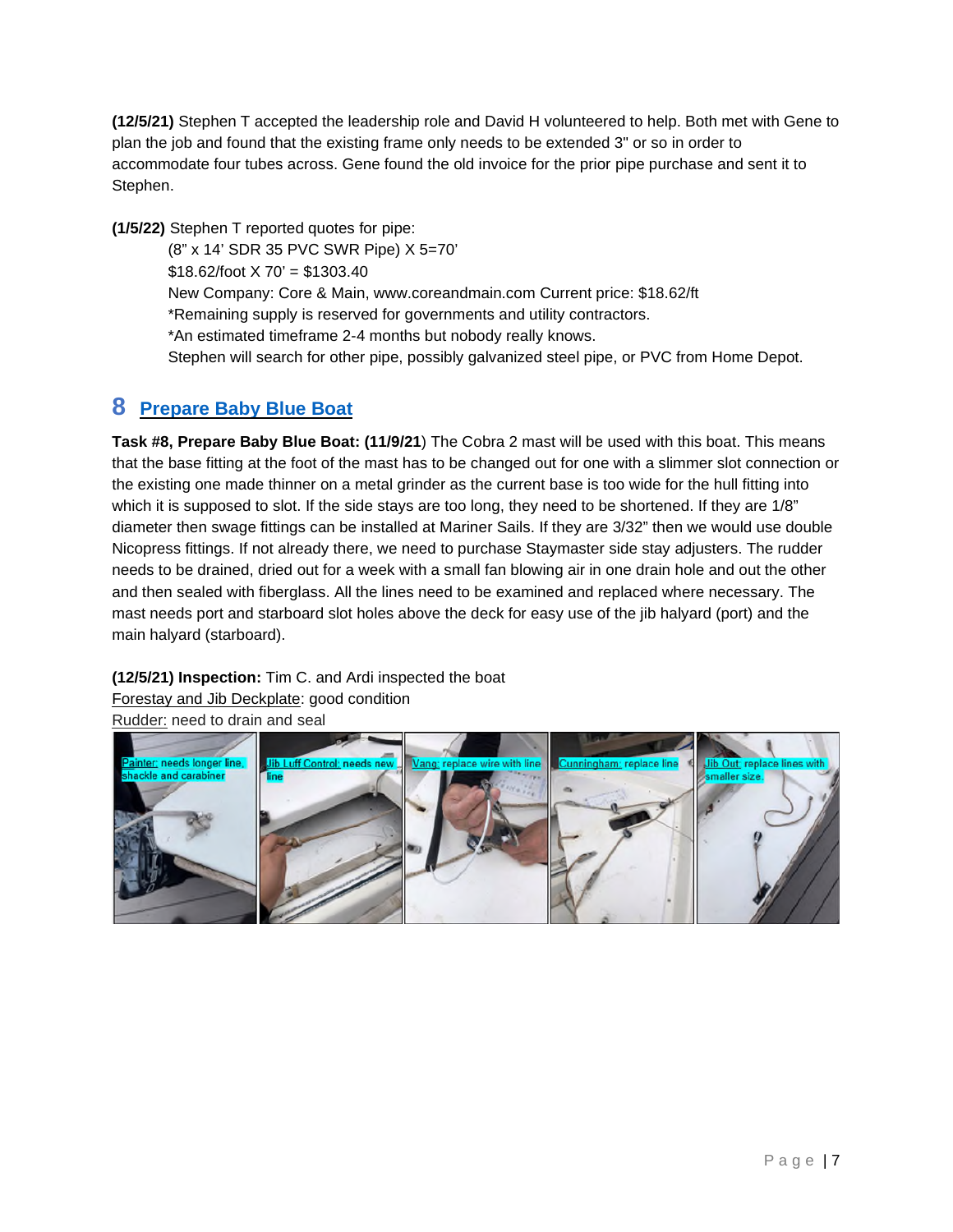

# <span id="page-7-3"></span><span id="page-7-0"></span>**9 [Upgrade Davit #4](#page-0-0)**

**Task #9, Upgrade Davit #4: (11/9/21**) This is monumental, but fiscally prudent if we do it ourselves. Jim, john B, Cameron and Gene upgraded Davit #12 a couple of years ago. This is a 4-person job and should be attempted over a two-day primary work period. Jim and Gene are willing to coach, but this needs a new team to take the measurements, purchase and deliver the steel, drive in the 20' or 24' piles with the CSC pile driver, disassemble the old wooden pieces and assemble all the steel pieces. Jose and/or Gene will weld the turning arms so the davit can be rigged like #12.

**(9/30/21):** Gene and Jim inspected the davit and also the adjacent davit #3, which also needs to be upgraded.

#### <span id="page-7-4"></span><span id="page-7-1"></span>**10 [Repair Yellow Boat Wooden Rudder](#page-0-0)**

**Task #10, Repair Yellow Boat Wooden Rudder: (11/9/21**) When we exchanged boats with Jose, we delivered the Yellow Boat with our spare fleet rudder and told him we would fix the wooden rudder that comes with the boat. If we get a Task Leader volunteer with prior fiberglass experience, we will just turn the project over to him. If not, then Gene will coach the Task Leader through the process of removing the old fiberglass wrap around the wood core and then replacing it with a new fiberglass wrap. The Task Leader will need to purchase the supplies ahead of time and get reimbursed from the fleet.

<span id="page-7-5"></span><span id="page-7-2"></span>**(11/28/21**) Steve Bell donated a can of resin, which is on top of the tool locker.

#### **11 [Upgrade Four Sixes](#page-0-0)**

**Task #11, Upgrade Four Sixes: (11/9/21**) We need to fix the jib halyard arrangement so that it matches the other boats. We also need to install chainplates for side stay attachment with Staymasters.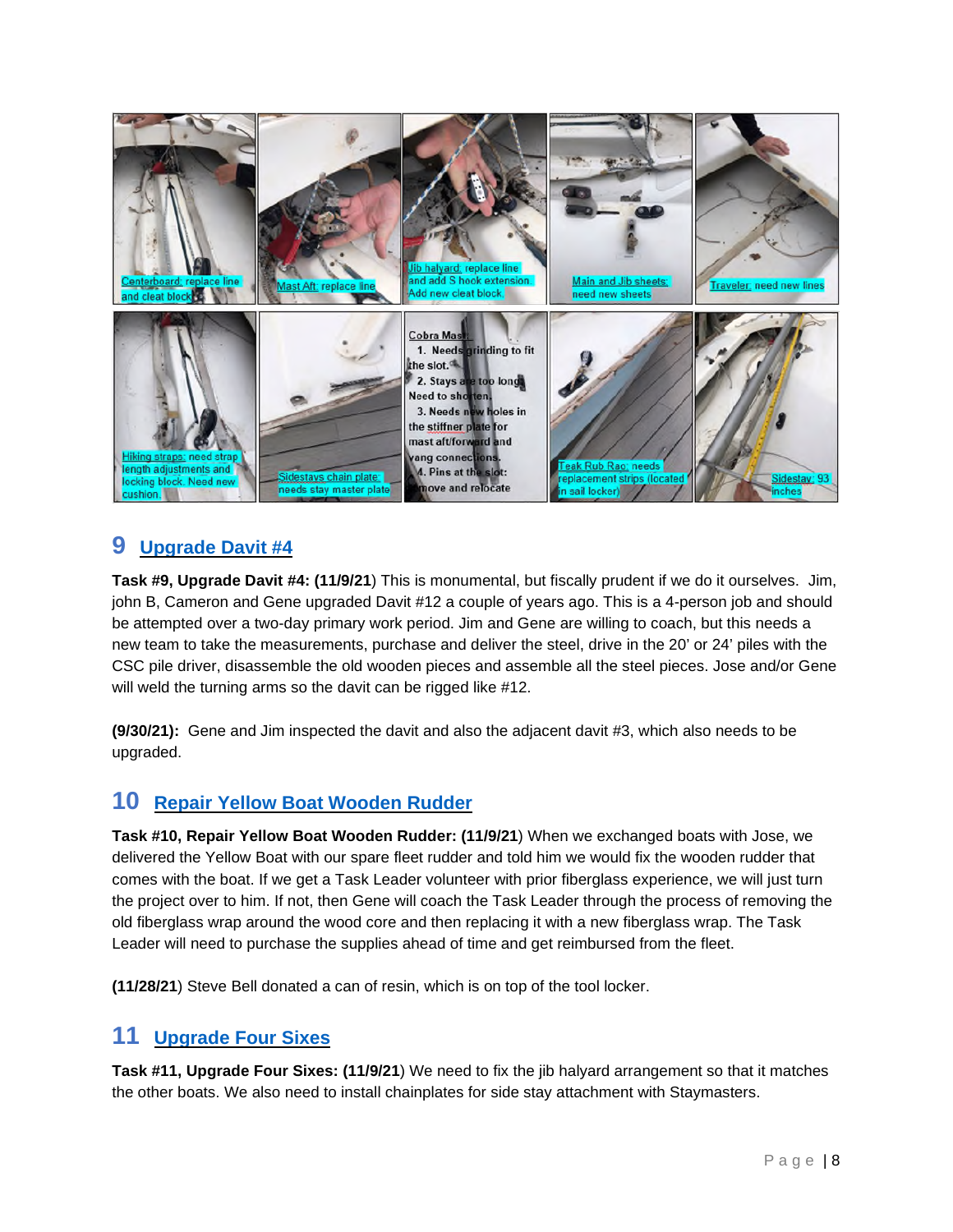**(12/30/21)** Based on John M's inspection of the deck structure, we decided NOT to install chain plates for the side stays, but to leave its configuration just like Blue Boat and Southern Comfort.

<span id="page-8-2"></span><span id="page-8-0"></span>**(1/3/22) Completed**. John M. updated the jib halyard. Side stay chain plates will not be changed.

#### **12 [Replace Weak Sidestay on Southern Exposure](#page-0-0)**

**Task #12, Replace Weak Sidestay on Southern Comfort: (11/9/21**) One of the side stays has a fray. As we have used the boat the last couple of weekends and it is now in the loaner rotation, we should go ahead and replace the side stays with ones that are not frayed. First place to look is the side stays on the two donated masts. If one of those sets can work, we should try to move them over. If not, then we should just buy two new side stays from Mariner Sails at about \$80 for the pair.

**(12/30/21):** John M has taken responsibility and will be the task leader.

**(12/30/21):** John M and Gene replaced Steve's mast with one of the spare Fleet masts that came with Alax Boat (formerly Baby Blue). Steve can use the fleet mast as long as his boat remains in the loaner fleet. This task can now go towards the bottom of the priority list, as replacing the side stay is a cumbersome task.

**(1/13/22):** John M made slots in the Fleet Cobra Mast to get main and jib halyards out of mast above deck. He put a bolt for main halyard lock on top of sail track web; shortened and Nicro pressed both halyards; made a bigger hole in sail track web to attach mast lever. Boat is usable now but whoever rigged the jib halyard adjuster used too big line and there is a ton of friction in it. It would require putting 4mm (5/32") line on jib adjuster to fix it. Boat does not have a cunningham.

**(1/14/22) Completed.** John M restrung the jib halyard adjuster with appropriate size line and purchase; rerouted the vang control lines to allow the cunningham to go through the deck in their normal configuration; modified the vang purchase to give it more purchase and less friction; and added purchase for cunningham which cleats on front combing of cockpit.

# <span id="page-8-3"></span><span id="page-8-1"></span>**13 [Rigging and Equipment Check Lists](#page-0-0)**

**Task #13, Rigging and Equipment Check Lists: (11/9/21**) As we now are using almost all of our boats as loaner boats, when necessary, the Task Leader and Task Assistants need to complete a one-time review for each boat (except Steve Bell's) to make sure that each boat has the minimum of the equipment listed below. Once the review is completed and all the equipment and supplies aboard, then a Deputy Dockmaster shall have the assignment to monthly check each of the boats and to supply replacements when requested from the sailors:

- Laminated Rigging and De-rigging Checklist
- Laminated Equipment Checklist (with primary practice sail number and primary racing sail number)
- Throw cushion or older life jacket with "Throw Cushion" labeled on it
- Paddle with the hull number on it
- Tow rope 49'3" (15 meters) minimum length and 5/16" (8 mm) minimum thickness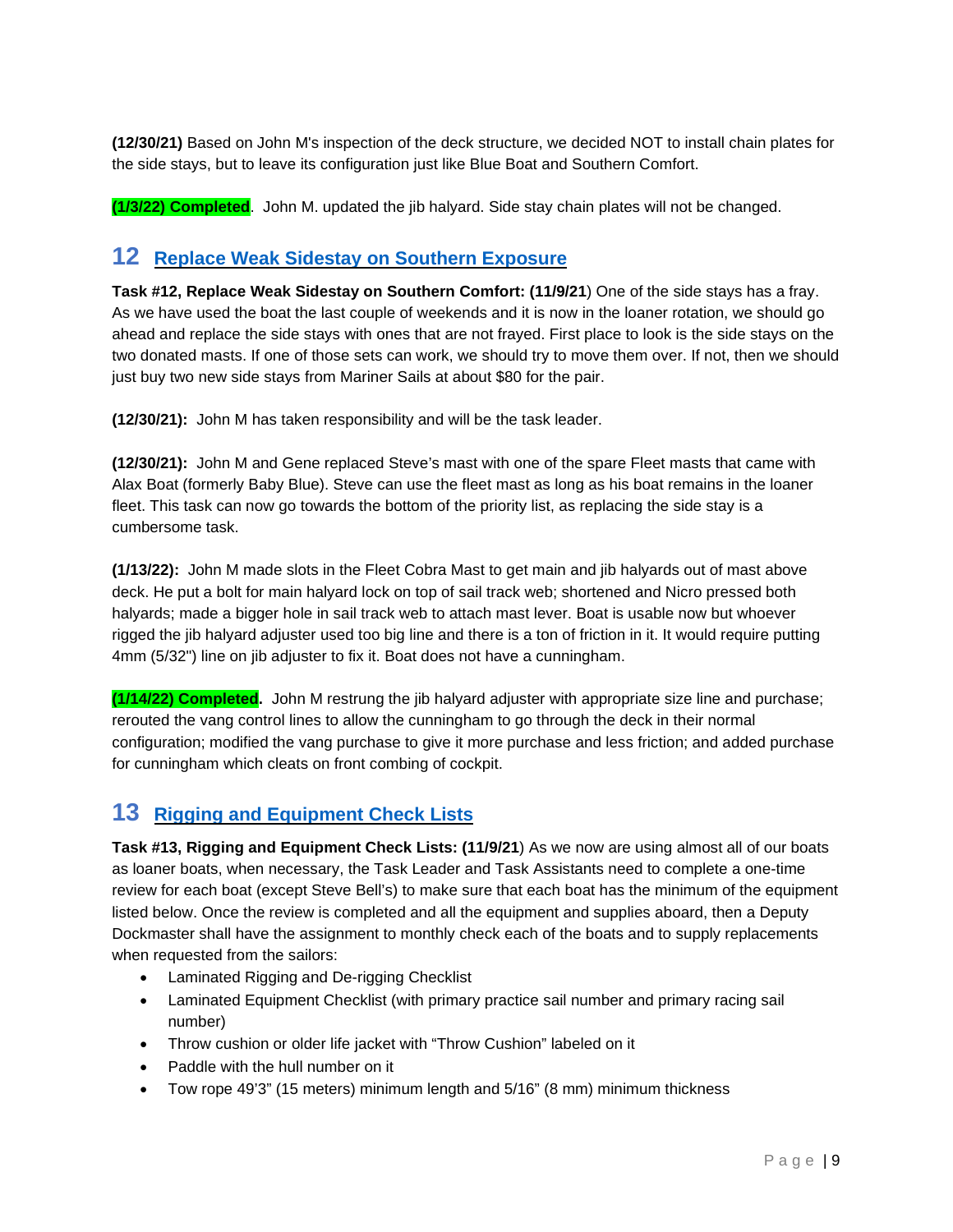- Large sponge
- Shock cords holding up the hiking straps
- Shock cord from side stay to side stay to keep jib sheets from fouling
- Kit bag tied to the boat with at least the following:
	- o Multi-tool
	- o Pliers
	- o Screwdrivers, Phillips and flat
	- o Audiotape
	- o Black tape
	- o Marking pen
	- o 24" thin line
	- o Plastic baggie of connectors:
		- Two clevis pins that fit the jib stay connection
		- **Two clevis pins that fit the side stay connections**
		- **Two shackles**
		- Six ring-dings
		- **Two small blocks**
		- **Two stainless steel carabiners**

# <span id="page-9-4"></span><span id="page-9-0"></span>**14 [CSC North and South Gate Signs](#page-0-0)**

**Task #14, CSC North and South Gate Signs: (11/9/21**) As neither of the signs lists the Snipe Fleet as having loaner boats, either get CSC to replace the signs with such notification or create a separate "Snipe Fleet has Loaner Boats Also" sign to put beside the CSC signs.

<span id="page-9-5"></span><span id="page-9-1"></span>**(12/30/21):** As Communications and Publicity Officer, Mindy has been assigned the task leadership.

# **15 [Repair Nose of Grey Boat](#page-0-0)**

**Task #15, Repair Nose of Grey Boat: (11/9/21**) Another fiberglass job that should take place on a warm day, using materials left over from the bottom repair of Beyond Therapy.

# <span id="page-9-6"></span><span id="page-9-2"></span>**16 [Upgrade Yellow Trailer](#page-0-0)**

**Task #16, Upgrade Yellow Trailer: (11/9/21**) The yellow trailer donated by Robert Cummings is at Tim Capper's house in Richardson and can be towed. It has a 1-7/8" hitch and needs the following:

- o Bearings checked and repacked or replaced
- o New tires purchased and installed (available at Tractor Supply)
- o Mast rest installed on front post (can be wooden attachment or metal welded to post)
- o Bolsters
- <span id="page-9-7"></span>o Lights and wiring

#### <span id="page-9-3"></span>**17 [Modify Silver Trailer Double Rack](#page-0-0)**

**Task #17, Modify Silver Trailer Double Rack: (11/9/21**) The horizontal bars each need square tubing stubs welded on each end, so they ride an additional 2" above the lower trailer.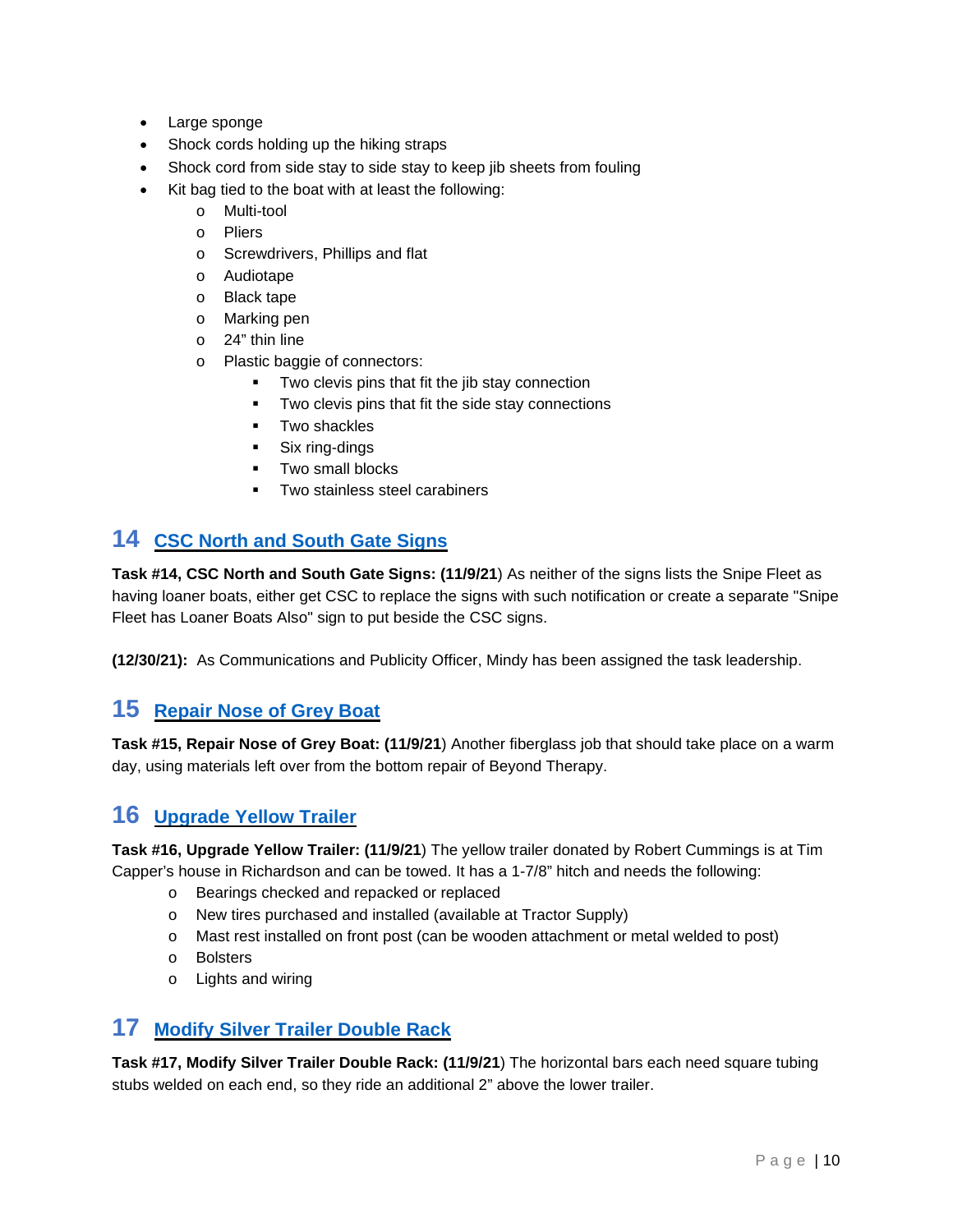# <span id="page-10-4"></span><span id="page-10-0"></span>**18 [Dolly Repairs and Painting](#page-0-0)**

**Task #18, New Dolly: (11/9/21**) Weld a new dolly out of steel tubing, with an axle wider than the base of the yellow trailer.

**(12/11/21)** This is now revised (**Dolly Repairs & Painting)** as we picked up two dollies with the Edison boat and they will need to be cleaned up, painted and repaired as necessary. The other two fleet dollies need to be checked over and upgraded if necessary.

**(12/30/21)** Turns out that the two dollies that came with Edison boat are made of heavy-duty galvanized pipe and do not need to be painted. They have canvas straps that should be replaced, and the front resting pipes need to have carpet wrapped around them.

**(1/8/22) Completed.** Gene purchased 40' of 4" wide straps and used 14' to replace the straps on the heavy-duty dollies. The Fleet has 26' of strap webbing remaining for other use. Gene also wrapped the front pipes with carpeting.

## <span id="page-10-5"></span><span id="page-10-1"></span>**19 [New Double Rack](#page-0-0)**

**Task #19, New Double Rack: (11/9/21**) After the yellow trailer is upgraded and the new dolly is made, we can build a double rack for the yellow trailer that uses the axle of the dolly as the rear cross member of the rack.

#### <span id="page-10-6"></span><span id="page-10-2"></span>**20 [Monitor and Report on Task Progress](#page-0-0)**

**Task #20, Monitor and Report on Task Progress: (11/9/21**) Design and implement a process, approved by the Fleet Captain and Principal Race Officer, to monitor and report on progress of the tasks.

**(12/16/21)** Process suggested:

- All task activities will be captured in this document. Descriptions shall be kept short and to the point. Photos are also highly recommended when applicable.
- All task leaders will submit their task status on a bi-weekly basis. Ardi to send reminders.
- Ardi will submit a status report at the monthly meeting

<span id="page-10-7"></span><span id="page-10-3"></span>**(12/30/21)** Suggested process approved by the Fleet Captain.

# **21 [Locate Additional Snipe Spaces at CSC](#page-0-0)**

**Task #21, Locate Additional Snipe Spaces at CSC: (12/11/21)** The addition of Edison Boat to the fleet means we will need another Snipe space, either in a davit or on a dolly. The CSC board gave us permission to use two dolly spaces for Baby Blue and Quad Sixes until June 2022. Gene will be working with the board and CSC members not in the Snipe fleet to find additional spaces. He could use an assistant for grunt work and follow-up.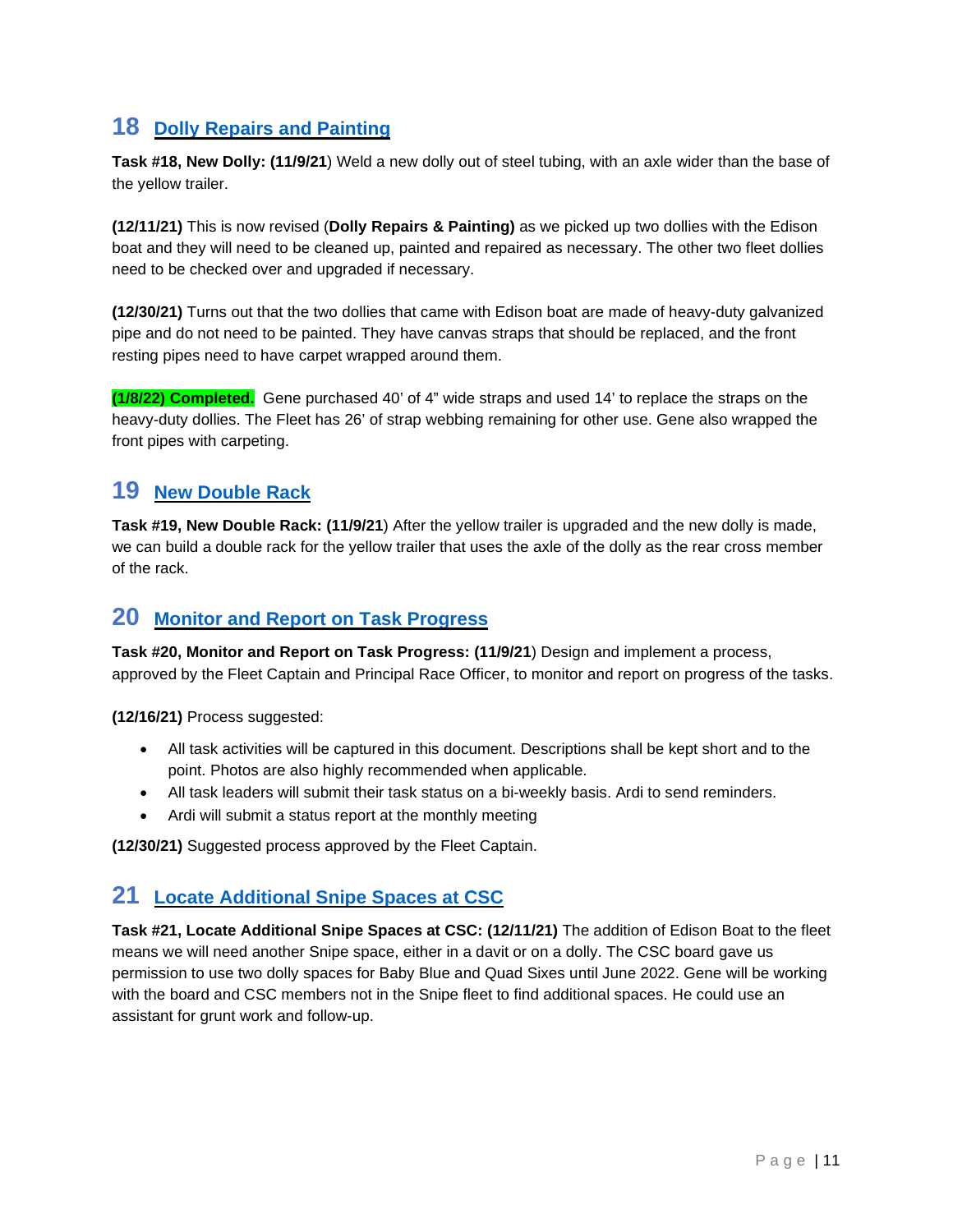#### **(12/30/21):**

- We have been assigned two spaces on the West side launching pier, next to the 420's used by the junior sailors, and shown as board boat pads 96 and 97, just west of Davits 201 and 202. The walkway to the pier is too narrow for a dolly, so launching will directly from the dollies into the water, similar to the launching method for the lasers. Based on having a similar system years ago when the Snipe fleet had boats on the board boat pads, Snipes can be launched this way with two people, but will need four people to bring them back up out of the water. (See Task #24)
- The proposed Davit and Board Boat Pad guidelines for 2021 have been drafted with a 250-lb weight limit for boats on pads. Gene objected in meetings with several



of the board members. **We need to have maximum fleet participation at the January 19 annual CSC membership meeting to support the case we will be making for a 400-lb minimum, as well as a by-law revision that encourages us to keep training new Snipe sailors.**

- John and Adrienne are looking at purchasing John B's Davit #54 when the upgrade is finished.
- We reached out to Kerry Cole, the owner of the Lightning in Davit #3, with a view towards working something out where we provide the manpower to upgrade Davit #3 at the same time we upgrade Davit #4 in return for her taking the Lightning home, letting us put a loaner boat in the Davit and her joining the fleet as another experienced skipper.

#### <span id="page-11-3"></span><span id="page-11-0"></span>**22 [Straighten Edison Mast](#page-0-0)**

**Task #22, Straighten Edison Mast: (12/11/21):** The mast has a couple of serious bends, but might still be salvageable. Two more workers are needed to help Jose, Jim and Gene.

# <span id="page-11-4"></span><span id="page-11-1"></span>**23 [Prepare Edison Boat](#page-0-0)**

**Task #23, Prepare Edison Boat: (12/11/21):** As soon as the boat arrives Gene and Jim will make a detailed inspection and put together a work program to get the boat into racing shape. Then the project will be turned over to a task leader (yet to volunteer) and an army of workers (yet to volunteer).

**(12/30/21)** John M volunteered (thank you!) to be task leader. Jim and Gene still have to go over the boat. Mindy volunteered to help.

<span id="page-11-5"></span><span id="page-11-2"></span>**(1/8/22)** Edison Boat is now on a dolly in boat pad #28.

#### **24 [Clean Walkway to West Pier](#page-0-0)**

**Task #24, Clean Walkway to West Pier: (12/30/21):** As there are only two boats (in Davits 201 and 202) on the walkway to the West Pier where the 420's reside and the Snipe Fleet uses that walkway when the wind comes from the North, and will use it also for the boats on Pads #96 and #97, we should keep the walkway and the West Pier clean from bird poop. We need a task leader to be responsible for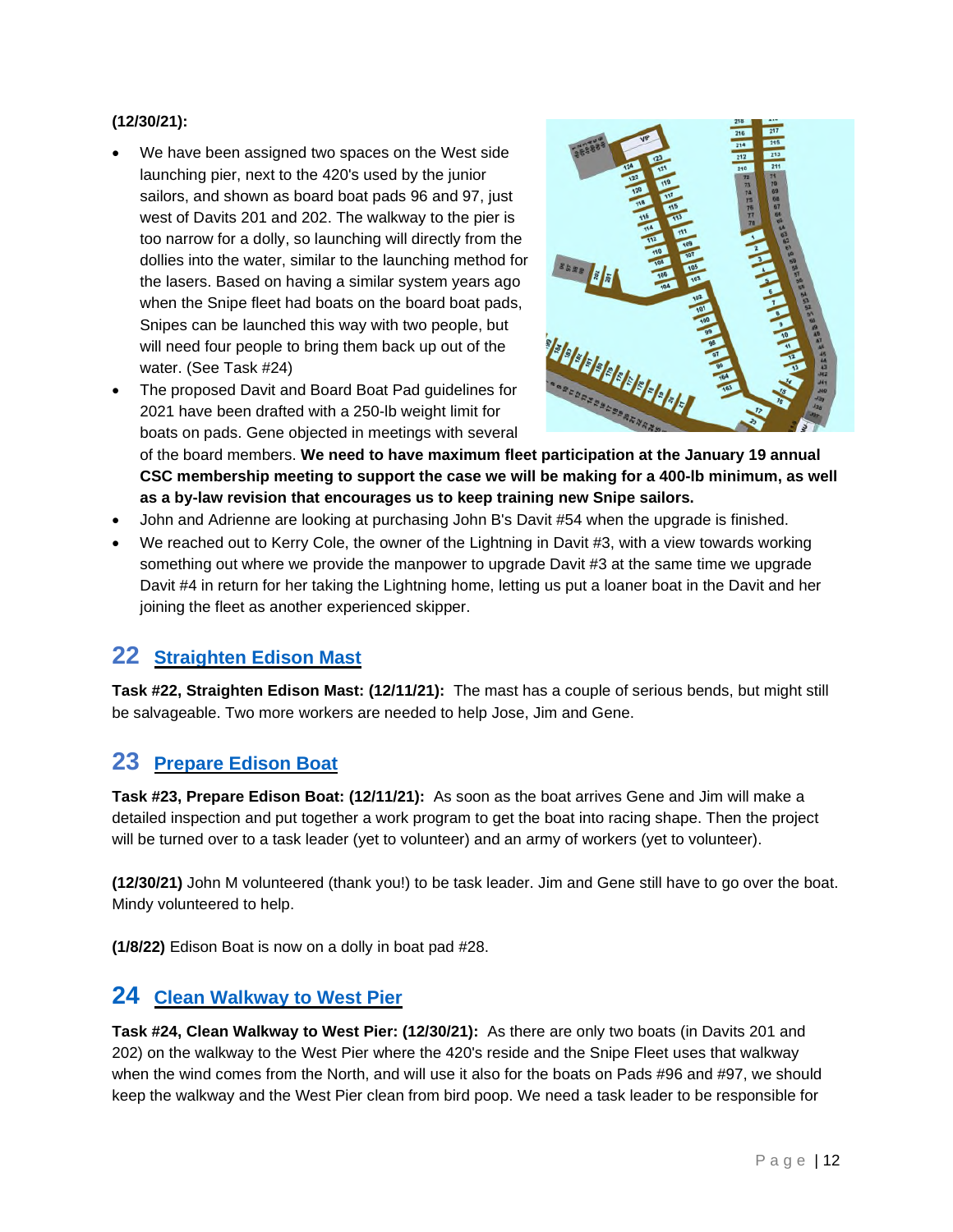assembling workers to use one of CSC's power washers **right away (see Task #25)** as well as **monthly**  for the remainder of 2022.

# <span id="page-12-4"></span><span id="page-12-0"></span>**25 [Move Loaner Boats](#page-0-0)**

**Task #25, Move Loaner Boats (12/30/21):** We need at least four workers for a few hours one day soon to help Gene:

- Unload the heavy-duty dollies from the silver trailer and carry them to the West Pier.
- Put Four Sixes and Baby Blue Boat into the water, drag or paddle them around to the north side of the West Pier and load them on the heavy-duty dollies.
- Unload Edison Boat from the trailer and paddle, drag or tow it around to the dolly ramp next to the Pavilion, load on the dolly on which Four Sixes now sits, and place it between davits 13 and 14.

**(1/8/22) Completed.** While Gene mostly watched and advised, the "youth squad" of Stephen T, David F and Akash, unloaded the heavy-duty dollies, moved them to the West Pier and unloaded the Edison Boat on the double-arm dolly, moving it to boat pad #28. They also launched Four Sixes and Alax (formerly Baby Blue Boat), towed them to the West Pier and pulled them up onto the heavy-duty dollies and tied them down. They found that the Alax Boat was full of water in the space between the inner and outer hulls.

# <span id="page-12-5"></span><span id="page-12-1"></span>**26 [Prep Thor Boat](#page-0-0)**

**Task #26, Prepare Thor Boat (12/30/31):** Upon arrival in mid to late January, Tim C will need some help unloading Thor, rigging it, preparing it and getting it into a davit. Hopefully, by that time we have a davit secured for it and don't have to put it on a dolly.

# <span id="page-12-6"></span><span id="page-12-2"></span>**27 [Revise the Fleet Bylaws](#page-0-0)**

**Task #27, Revise the Fleet Bylaws (12/30/31):** The most recent set of Bylaws we can find is dated 1995, when the annual dues were \$7.00. With the increase in membership, and the anticipated new members for 2022, we need to have a clear set of procedures of how the fleet is organized and operating. Hopefully we can have a draft set ready for approval in the January 5th meeting and get them out to everyone by January 3.

# <span id="page-12-7"></span><span id="page-12-3"></span>**28 [Prepare Proficiency Levels Progression System](#page-0-0)**

**Task #28, Prepare Proficiency Levels Progression System (12/30/21):** In putting together their ideas for the 2022 training program for the fleet, Gene, Jim, Taylon and Tim C have come up with draft system of how fleet members can progress through the following levels:

- Introduction
- Beginner
- Level 1 Sailor
- Level 2 Qualified Crew
- Level 3 Competitive Crew and/or Qualified Skipper
- Level 4 Advanced Crew and/or Competitive Skipper
- Level 5 Expert Crew, Advanced Skipper or Expert Skipper